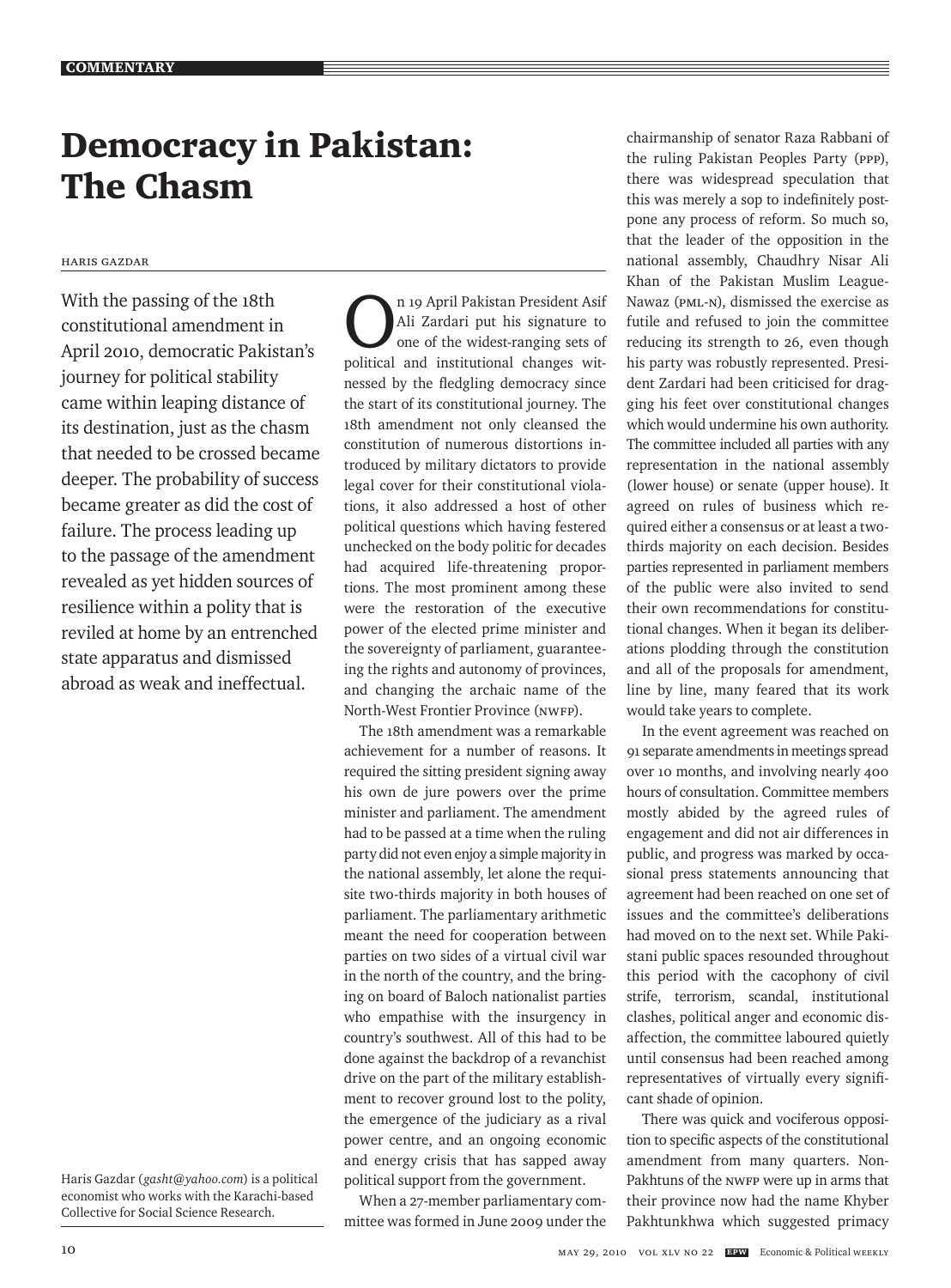of the majority ethnic Pakhtuns. Retired federal bureaucrats, presumably in touch with the sentiments of their serving counterparts were unhappy with the drastic reduction in the sphere of central government actions in relation to the provinces. Some ethnic nationalist parties protested, nevertheless, that the reforms nearly did not go far enough. And most ominously, the superior judges and their lawyer supporters let it be known that they continued to believe in their right to oversee the constitution. A petition challenging the amendment, or parts of it, was admitted for hearing before the Supreme Court. The fact that all parties represented in parliament signed up to the amendment before it was tabled, and virtually every single clause was voted through unopposed in both the national assembly and senate, meant that bureaucratic, judicial, praetorian or local ethnicpolitical opposition to the amendment will set itself against virtually the entire polity.

#### Legitimacy of Consensus

In order to understand how this remarkable consensus was achieved between politicians and parties that are more accustomed to exchanging insults or even gunfire, it is important to see the 18th amendment as a package. Parties held varied perspectives, of course, on what they considered the most important changes, but were willing to barter their parliamentary arithmetic and concede ground on what were regarded as critical issues to others. The cost of being seen to be breaking consensus was considered high enough for parties to endeavour to appear to be cooperative. The committee allowed parties to record "notes of reiteration" if they felt their positions were not accommodated but were nevertheless willing for consensus to emerge on the overall package.

Two sets of historical precedence – original and proximate – were important in effecting the appeal to compromise. It was frequently recalled that the 1973 constitution itself was agreed virtually unanimously by all parties present in the then national assembly despite otherwise acrimonious political relations between them. Zulfikar Ali Bhutto was credited with steering through an agreed constitution and then immediately dismissing anopposition-ruled provincial government, leading to an armed

uprising. The fact that virtually all of the political forebears of the present parties had signed up the original constitution gave added weight to the quest for an achievable consensus. The second event was the agreement between the two largest anti-Musharraf parties in 2006 labelled the Charter of Democracy (COD), which laid the basis for subsequent political engagement. Not only the spirit but the actual text of the COD signed by the late Benazir Bhutto and Mian Nawaz Sharif while both leaders were in exile provided the bulk of the content of the 18th amendment.

The constitutional changes included in the 18th amendment can be classified under three headings: (a) expanding constitutional rights, (b) cleansing, restoring and safeguarding the constitution, and (c) provincial concerns. The first category was not likely to be controversial as it included expanding the rights to information, association, and education.

There had been prior agreement among some of the main parties – namely, the PPP and the PML-N – on broad principles in the second category but many potential roadblocks in practice. The constitution inherited by the present parliament was contaminated by a series of earlier amendments that military regimes had imposed in order to legitimise their own power. Both Generals Zia and Musharraf had chosen to appoint themselves president and then amassed executive powers within the presidency, including the power to dismiss governments and dissolve elected national and provincial legislatures. The 18th amendment restored the sovereignty of elected legislatures and the executive authority of the prime minister and chief ministers. Some of the archaic additions to the constitution included extra protection for orders and laws passed by military dictators, and these too were withdrawn.

Besides cleansing and restoration the 18th amendment included further safeguards – none of them insurmountable, of course – against future military takeovers. With an eye on history, the parties to the COD had already agreed that judicial validation of constitutional subversion could no longer be regarded as legitimate. Moreover, judicial appointments were taken away from the executive and placed under the authority of independent judicial and parliamentary committees.

The clipping of presidential powers was a key demand of the opposition parties in general, and the PML-N in particular, who saw the present incumbent's powers as a great disadvantage. The PML-N was also interested in removing the bar imposed by Musharraf on prime ministerial terms of office – a clause which had been included to specifically bar the late Benazir Bhutto and Mian Nawaz Sharif from holding office. It was feared that the PPP leadership which had agreed to such changes while in opposition, may renege on its promises in order to retain powers that non-elected presidents had awarded themselves. Zardari's willingness, some say eagerness, to press ahead with these reforms cleared the path for constructive engagement by both sides despite a major trust deficit.

### Provinces Get Centre Stage

It was the final set changes, namely, addressing concerns of the provinces, which were arguably the most difficult and also the most significant concrete changes brought about in the 18th amendment. The renaming of the NWFP addressed a key demand of ethnic Pakhtuns that had received wide support among other minority ethnic groups but not in Punjab. The name change to Khyber Pakhtunkhwa after last-minute hitches was symbolic, but its political repercussions are likely to be far-reaching. Opposition to this change came not only from the minority non-Pakhtuns of NWFP but also from the two main Muslim League factions with strong bases of support in Punjab. Their unease is based on the idea that a name change which will endorse the ethnic identity of the territory would weaken the grip of the central state on a region already known for its restiveness. In fact, the visceral fear of Pakhtun nationalism had been partly responsible for a series of disastrous policy choices of the central state elite – such as support for Afghan Islamic militants – over the decades.

Other changes with respect to provincial concerns were no less dramatic. The constitution sets out the respective areas of responsibility of federal and provincial levels of government. The original 1973 constitution included two lists of subjects